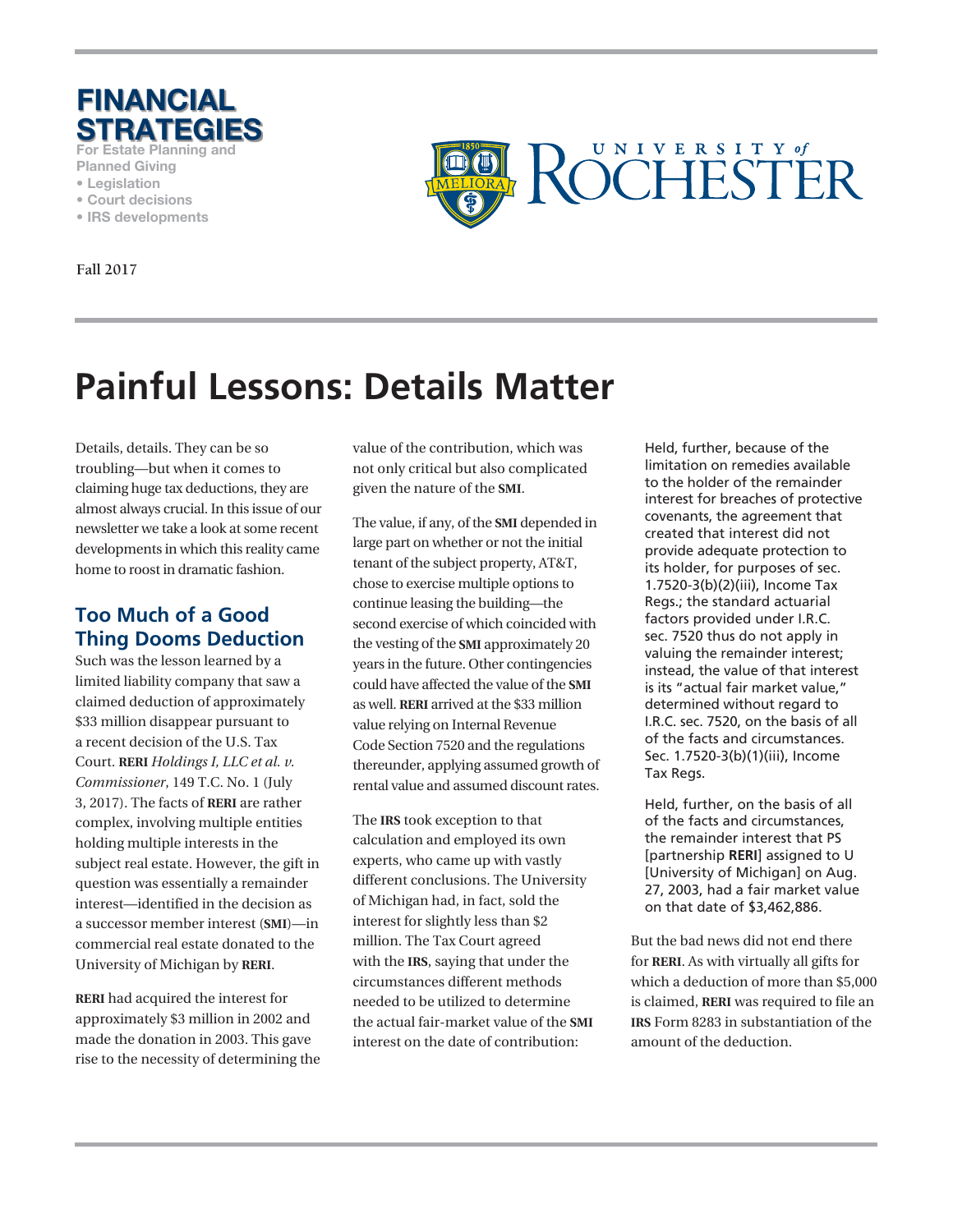**RERI** did file the 8283, including date of acquisition, but failed to fill in the box which asked the donor's cost or other basis in the donated property. The Tax Court opinion landed squarely on that as dispositive of the matter, refusing to view the information provided on the 8282 as "substantial compliance" given the great discrepancy of the claimed deduction and the value determined by the court:

Held: PS' omission from its Form 8283 of its cost or other adjusted basis in the contributed remainder interest violated the substantiation requirement of sec. 1.170A-13(c)(4) (ii)(E), Income Tax Regs.

Held, further, because PS' disclosure of its cost or other basis in the contributed property would have alerted R to a potential overvaluation of that property, omission of that information prevented the Form 8283 from achieving its intended purpose; the omission thus cannot be excused on the grounds of substantial compliance.

Held, further, PS' failure to comply, either strictly or substantially, with the requirements of sec. 1.170A-13(c)(2), Income Tax Regs., requires denial in full of its claimed charitable contribution deduction.

Not only did the Court uphold denial of the deduction, but it also upheld enforcement of a 40% accuracy-related penalty because the \$33,019,000 value **RERI** assigned to the remainder interest is more than 400% of that interest's actual fair-market value. PS' claimed charitable contribution deduction resulted in a gross valuation misstatement under I.R.C.  $$6662(e)(1)(A), (h)(2)$ .

#### **Extreme Goodwill Doesn't Pay Off for Taxpayers**

On their 2011 federal income-tax return, a couple claimed deductions of \$145,250 for the donation of more than 20,000 items to Goodwill. The sheer volume of items they claimed to have contributed was impressive: 1,040 items of boys' clothing, 811 items of girls' clothing, 658

items of men's clothing, and 945 items of women's clothing. In addition, they purportedly gave Goodwill 115 chairs, 36 lamps, 22 bookshelves, 20 desks, 20 chests of drawers, 16 bedframes, and 14 filing cabinets.

They made multiple trips from their home in West Virginia to the Goodwill facility in Frederick, Maryland, to make these gifts. They produced dozens of one page receipts from Goodwill acknowledging that they had received no goods or services in exchange for their donations.

However, the receipts merely indicated a category of the type of property donated but did not indicate the number of such items, nor did it describe the items or their condition. The taxpayers produced their own listings specifying the number of items and indicating its condition in each case describing the condition as "fine."

The U.S. Tax Court did not find their evidence and their testimony credible, disallowed all of the claimed deductions except for \$250, and upheld accuracyrelated penalties. *Ohde v. Commissioner*, T.C. Memo. 2017-137, (July 10, 2017).

The evidence showed that the taxpayers claimed to have made many trips to deliver donations. Their lists of items donated, created after the fact, did show types and numbers of items listed but only contained a total value for all the property donated on each trip not the individual value of specific items.

The Tax Court noted multiple flaws with the information they presented. First, the court determined they did not meet their obligation of maintaining sufficient records to substantiate their contributions and the value thereof:

Petitioners did not maintain contemporaneous records establishing any of these facts. We did not find their subsequently generated TurboTax spreadsheet credible. In any event, that spreadsheet

did not show an individual value for any of the items, only an aggregate figure for the thousands of items allegedly delivered to Goodwill on a particular trip. Many of those aggregate dollar figures are suspect on their face.

They also did not acquire adequate contemporaneous written acknowledgment of their contributions nor did they secure or provide necessary substantiation of the value of the claimed donations. The Court noted that they failed to meet these obligations on multiple tiers.

The records they produced showing the aggregate value of each separate donation ranged from \$830 to \$14,999. Each of these would have required an appropriate contemporary written acknowledgment. To the extent that the cumulative value of any particular type of item exceeded \$500 they would have also needed to have records detailing these contributions, the fair-market value of each, and an explanation of how that was determined. The court pointed out that this would have applied to more than 99% of the alleged contributions.

When the aggregate value of similar types of property exceeds \$5,000, a taxpayer must also obtain a qualified appraisal in addition to other recordkeeping requirements. The Court pointed out that while the taxpayers did attach multiple Forms 8283 to their return, those forms were not executed by a qualified appraiser or the donee charity. Based on the evidence presented, the court estimated that this would apply to more than 88% of the claimed deductions. All of this caused the court to determine that "petitioners have not satisfied any of the substantiation requirements that apply to their alleged charitable gifts. We thus sustain the **IRS**' determination that \$145,000 of their claimed \$145,250 deduction must be disallowed."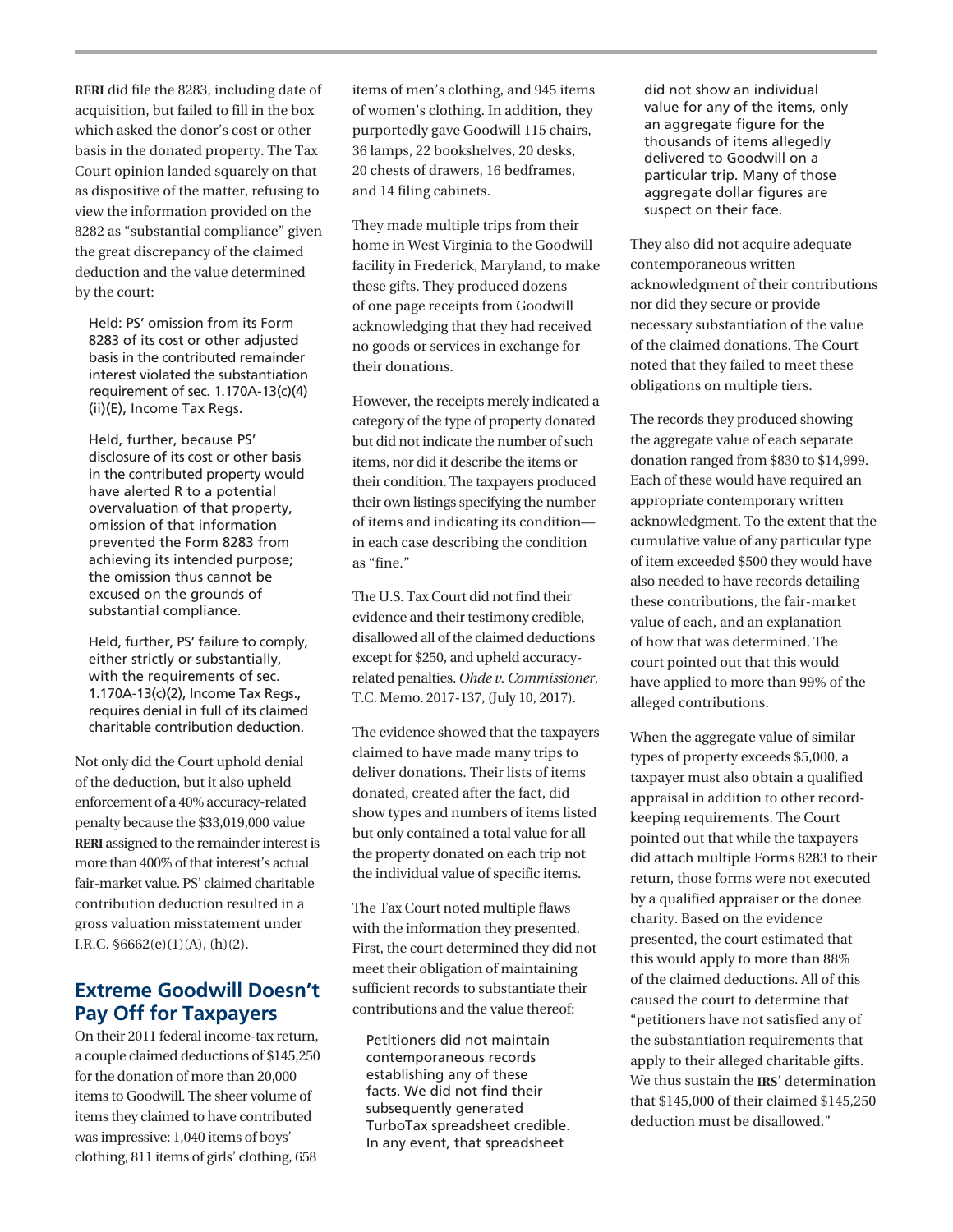The court also held that imposition of 20% accuracy-related penalties in the amount of \$6,593 under **IRC** §6662(a) were appropriate in addition to a deficiency finding of \$32,964.

### **Last Minute Maneuvers Prove Too Little Too Late**

A son's last minute efforts to shelter his dying mother's sizable estate from federal estate tax were deemed insufficient by the **IRS**. *Estate of Powell v. Commissioner*, 148 T.C. No. 18 (May 18, 2017).

In a whirlwind of activity, Mrs. Powell's son transferred approximately \$10 million to a limited partnership with the mother retaining a 99% limited partner interest and the son holding a 1% general partner interest. That same day, acting pursuant to a power of attorney, the son transferred Mrs. Powell's limited partnership interest to a charitable lead annuity trust (**CLAT**) that would pay a specified annual distribution to the Nancy H. Powell Foundation, a Delaware nonprofit corporation, for the remainder of Mrs. Powell's life.

After her death, the remaining **CLAT** assets were to be divided between two trusts for the benefit of the son and his brother. Mrs. Powell died seven days later.

The **IRS** contested these transactions and advanced multiple theories for collection of deficiencies of approximately \$5.9 million in gift tax and \$2.9 million in federal estate tax. It took particular exception to the treatment of the contribution to the **CLAT**.

Using a nongrantor charitable lead trust can be a very effective way to reduce or even completely eliminate gift or estate tax on the value of assets used to fund the trust that will ultimately be distributed to noncharitable beneficiaries. The charitable lead interest can be for a specified period of years or for the life of certain persons. The amount that is subject to transfer tax is determined by subtracting the value of the charitable lead interest from the total amount transferred to the trust.

If the trust is for the life of a named person, this is typically calculated pursuant to a formula based on the life expectancy of a person the age of the designated life. In this case, the son calculated the value of the taxable remainder interest in this manner and also applied a 25% discount to the value of the limited partnership interest contributed to the **CLAT** due to the fact that it was less than 100% of the interests in the limited partnership and limited marketability.

The **IRS** contended that it was inappropriate to calculate the portion of the transfer to the trust that would be taxable based simply on the life expectancy of a person of Mrs. Powell's age because she was terminally ill. It also argued that the discount for the value of the partnership interest was excessive, and the court agreed on both counts.

What the **IRS** was arguing in practical terms was, in effect, that instead of waiting an extended period of time that would be expected until their noncharitable interests vested based on the life expectancy of a typical person the age of Mrs. Powell, it was reasonable to assume they would only wait a short time because of the nature of her health. Indeed, in this case it was only one week.

In addition, the **IRS** argued that transfer to the **CLAT** was improper in any event in that it exceeded the limits of the son's authority under the power of attorney, rendering the transfer void or revocable and bringing the entire amount back into Mrs. Powell's estate for tax purposes. Again, the court agreed.

The court determined, based largely on the fact the transfers took place less than three years before her death, essentially

which of the underlying assets should be included in the decedent's estate.

*Note:* The facts in this case as well as *RERI* and *Ohde* may call to mind a few old sayings, such as, "Nothing ventured, nothing gained," or perhaps, "You can't blame a person for trying." One more, though, also seems appropriate: "Pigs get fat, hogs get butchered."

#### **Potential Bequest Will Be "Unusual Grant"**

Concerned that its status as a public charity could be in jeopardy, an organization that was anticipating a very large bequest from a donor recently sought a private letter ruling on the impact of such a gift on its public charity status. PLR201729025. The charity had been informed that it would get a substantial bequest at the death of a donor who had provided only a small amount of support in the past.

In order to maintain its status as a pubic charity, as opposed to a private foundation, an organization must be able to demonstrate that at least one-third of its annual support comes from the general public or from government grants. Typically, a gift that comprises more than 2% of an organization's support is considered to be given by a "substantial contributor" deemed to be a "disqualified person." Gifts from such donors are disregarded in calculating the percentage of public support.

The IRS determined that the conditions and circumstances justified a finding that, under Treasury Regulations Sec.  $1.170A-9(f)(6)(ii)$ , the proposed gift should be classified as an unusual grant that would not affect its public charity status. It concluded that the gift was attracted by the publicly supported nature of the organization, that it was unexpected and unusual in its size, and that, absent a finding that it was an unusual grant, it would adversely affect the status of the organization as a public charity.